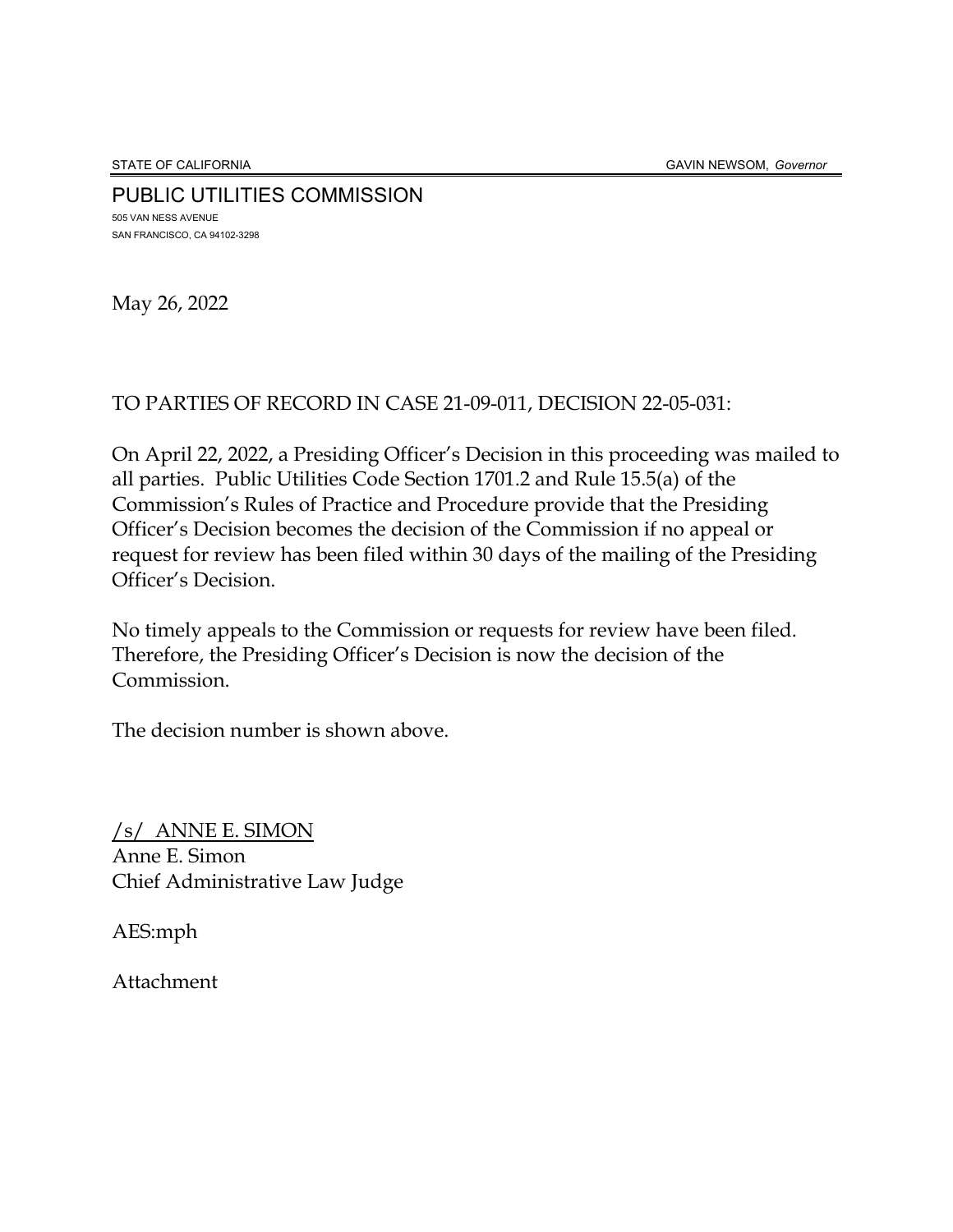Decision 22-05-031

#### **BEFORE THE PUBLIC UTILITIES COMMISSION OF THE STATE OF CALIFORNIA**

Edita Capuzzi,

Complainant,

vs.

Case 21-09-011

San Diego Gas & Electric Company (U902E),

Defendant.

Edita Capuzzi, Complainant nonappearance at Prehearing Conference.

Rebecca Hansson, Attorneys at Law, San Diego Gas & Electric Company, Defendant.

## **DECISION DISMISSING COMPLAINT**

## **Summary**

This decision dismisses the complaint of Edita Capuzzi against San Diego

Gas & Electric Company, with prejudice for failure to prosecute.

Case 21-09-011 is closed.

## **1. Factual and Procedural Background**

On September 24, 2021, Edita Capuzzi (Capuzzi or Complainant) filed an Expedited Complaint or ECP against San Diego Gas & Electric Company (SDG&E or Defendant), alleging SDG&E: 1) refused to provide her with an Analog meter after being requested to do so; 2) that as an opt out customer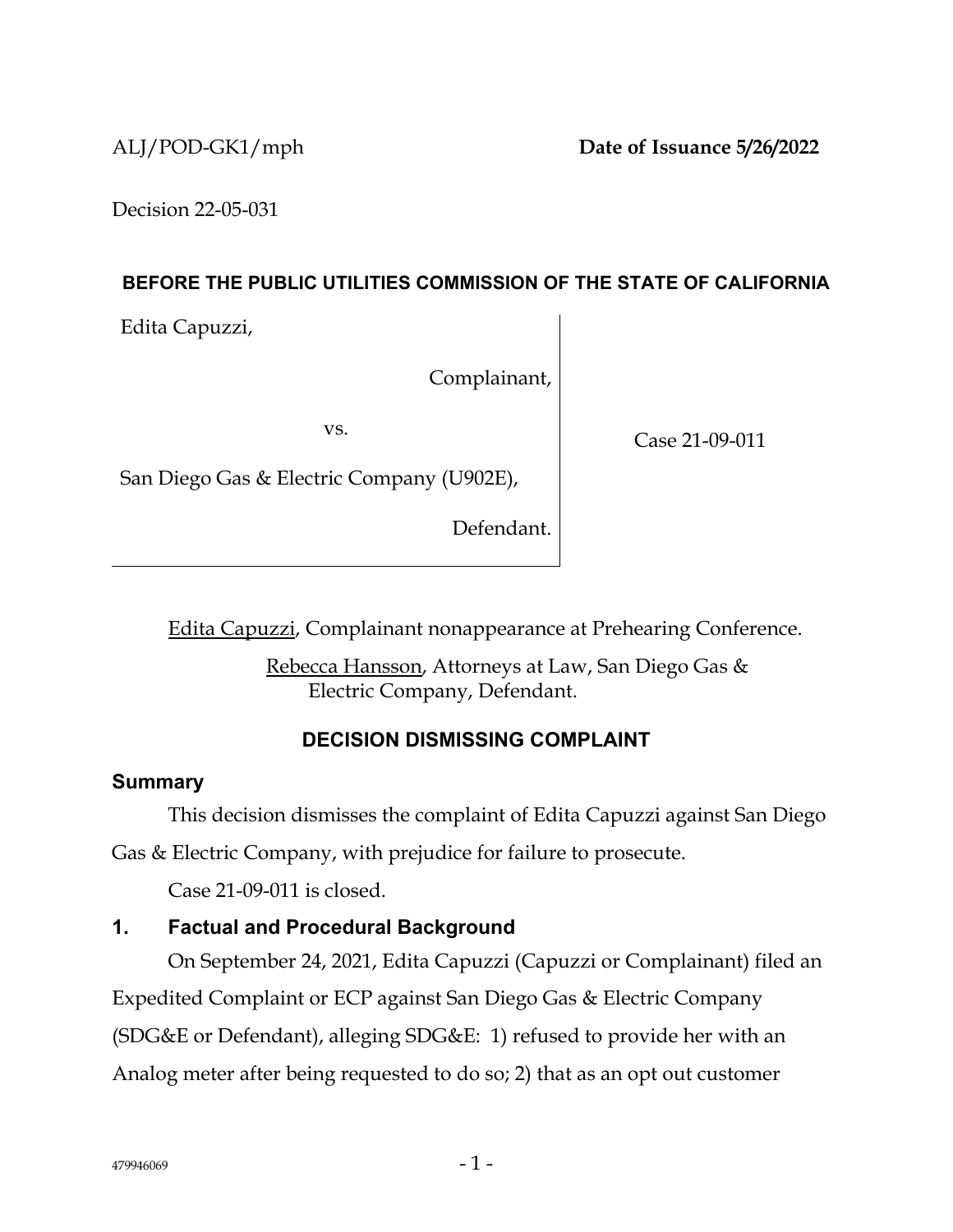SDG&E refuses to inform the Complainant of the exact day that they will read her meter; and 3) that SDG&E is violating the opt out decision of May 12, 2012 of Amy Yip-Kikugawa.<sup>1</sup> Through her complaint, Capuzzi sought a Commission Order directing SDG&E to install an analog meter and tell her the exact day that SDG&E would read the meter.<sup>2</sup>

On October 11, 2021, the *Instruction to Answer* (ITA) was issued. The ITA disclosed that the assigned Administrative Law Judge (ALJ) for the instant proceeding is Gerald F. Kelly. The ITA also set the Expedited Complaint hearing for December 3, 2021.

On October 23, 2021, the Complainant sent an email to the Commission staff member who issued the ITA. This email indicated she wished to have someone act as her formal representative. This staff member forwarded the email to the Commission's Public Advisor's Office. On October 25, 2021, the Commission's Public Advisor's Office sent an email to the Complainant and advised her that the Commission's Rules of Practice and Procedure (Rules) govern proceedings before the Commission. The Public Advisor's Office noted that Rule 4.6 governs Expedited Complaints. Rule 4.6(b) states: "No attorney at law shall represent any party other than himself under the Expedited Complaint

<sup>&</sup>lt;sup>1</sup> Capuzzi failed to offer any information as to the specific Application (A.) or Decision (D.) she was referring to. It is possible that Capuzzi is referring to D.12-04-019, which modified D.-07-04-043 and was issued as a final decision by the Commission on April 24, 2012.

<sup>2</sup> In her ECP, the Complainant listed the Utility Consumers' Action Network (UCAN) as a representative in this matter. UCAN is a professional advocacy group who frequently litigates complex matters before the Commission on a regular basis. (*See*, [http://www.ucan.org\)](about:blank). UCAN typically does not represent individuals in ECPs. It is also noted for the record that D.12-04-019 came about as a result of A.11-03-015 which was an Application filed by UCAN titled "The Application of Utility Consumers' Action Network for Modification of Decision 07-04-043 so as to Not Force Residential Customers to Use Smart Meters."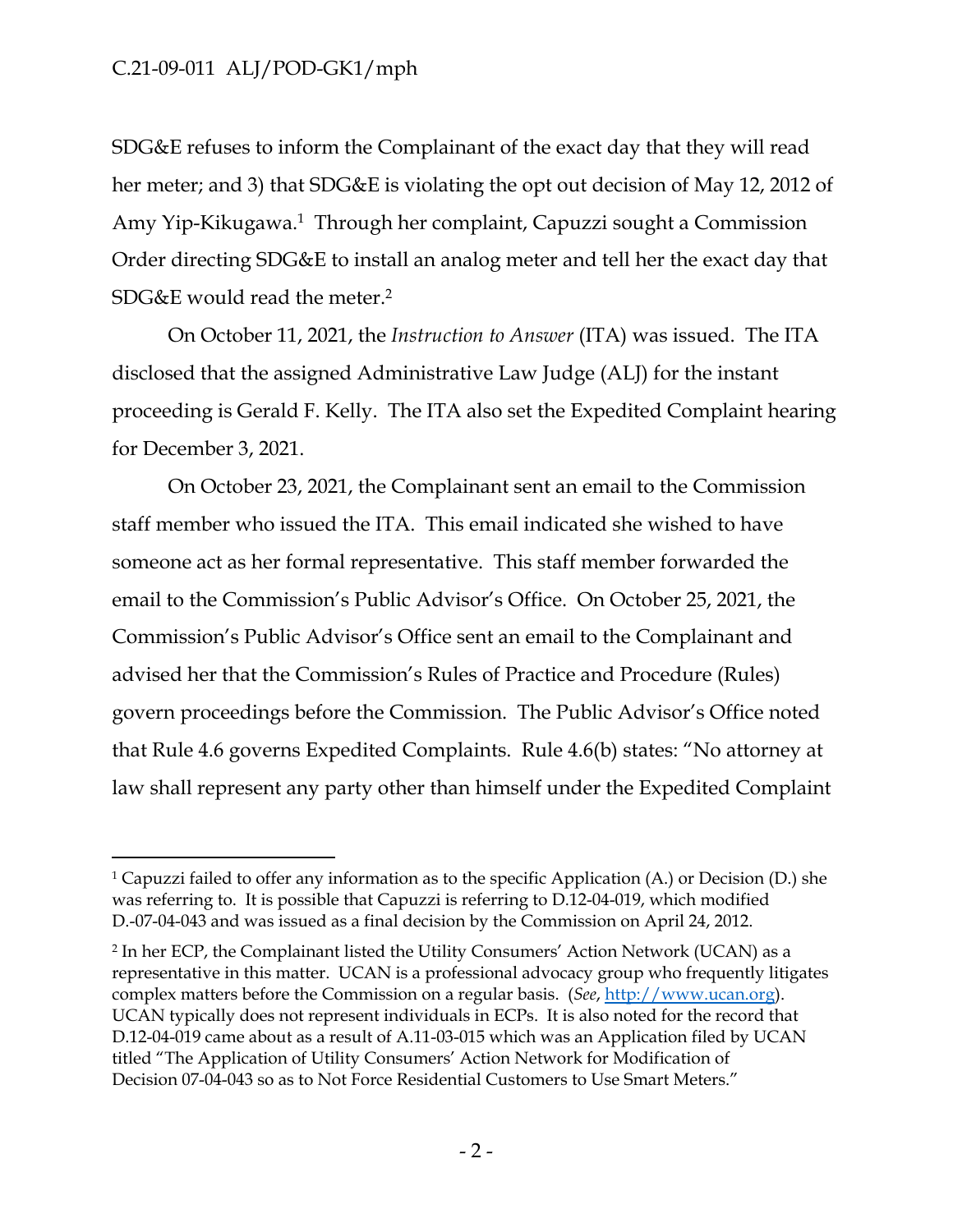Procedure." The Complainant was also informed that for her to have a nonattorney formally represent her, she would need the approval of the ALJ.<sup>3</sup>

The Complainant replied to the email on October 25, 2021, indicating that she would like to have a non-attorney formally represent her at the hearing. On November 1, 2021, the Public Advisor's Office informed the Complainant by email that if she was seeking to have UCAN act on her behalf as a formal representative at the hearing, that the assigned ALJ would not allow UCAN to do so in an Expedited Complaint as it is consistently his policy not to allow formal representatives in the Expedited Complaint process.

On November 2, 2021, the Public Advisor's Office sent an email to the Complainant to clarify that the assigned ALJ stated that anyone she wanted could listen to the remote hearing, but they could not act on her behalf during the hearing. At no point during her communications with the Public Advisor's Office did the Complainant indicate that there were any special circumstances that would warrant her requiring special assistance at the Expedited Complainant hearing.

On November 1, 2021, SDG&E filed its Answer. In its Answer, SDG&E asserts that the Complainant failed to meet the burden of proof to establish that SDG&E violated Commission rules, decisions, or any of its Tariffs.<sup>4</sup> SDG&E also states that consistent with Tariff Schedule E-SMOP that they removed the Complainant's Smart Meter and installed a digital meter in its place.<sup>5</sup>

<sup>&</sup>lt;sup>3</sup> The Commission's ECP process is like Small Claims actions conducted in Superior Court.

<sup>4</sup> Answer at 5.

<sup>5</sup> *Id*. at 3.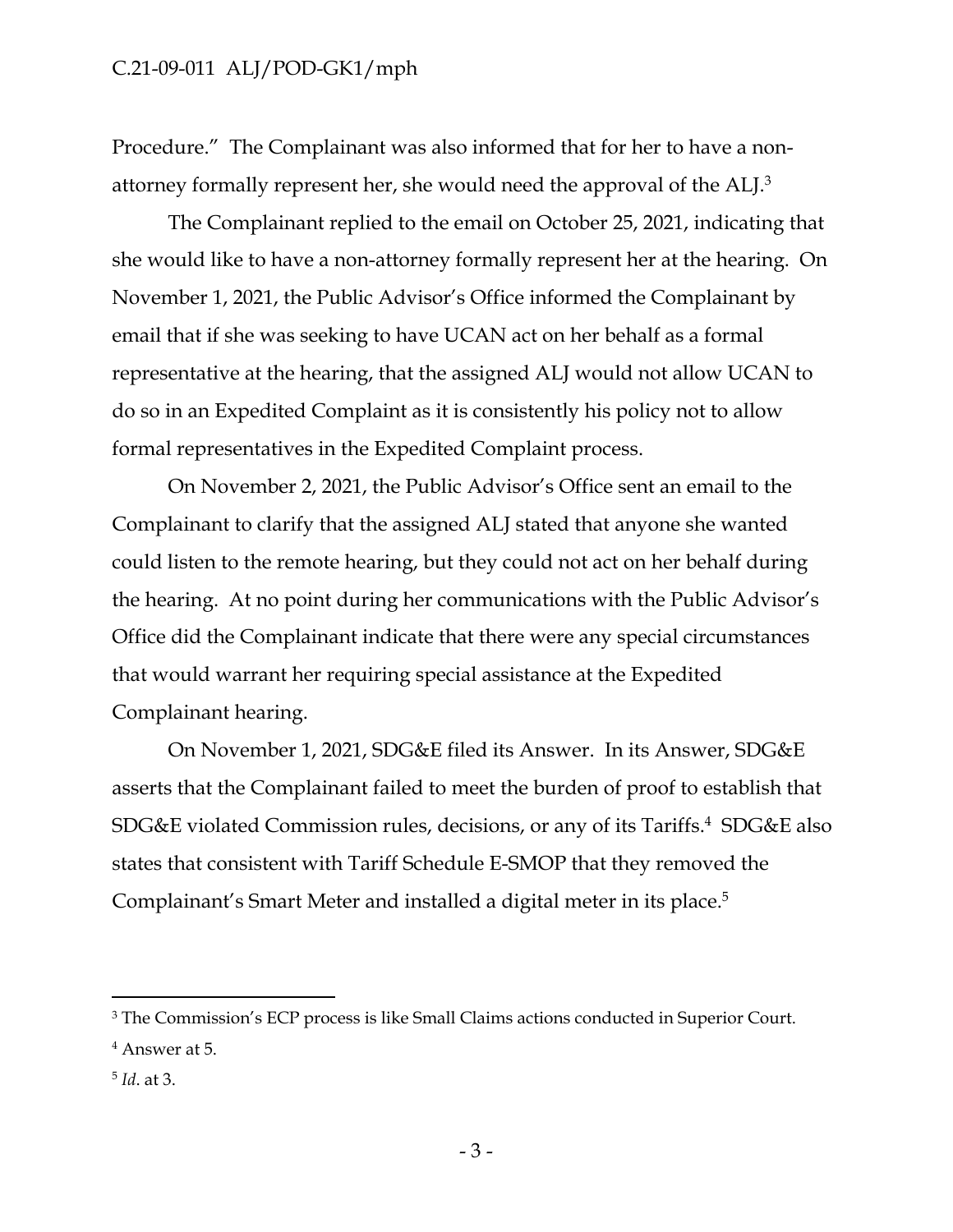SDG&E contends that installing the digital meter is consistent with Special Condition 1 of Schedule E-SMOP, which states that "a meter without wireless communications ability, will be used in place of the wireless meter to provide electric service for residential customers who elect this option."<sup>6</sup> The Answer also notes that the Complainant is a Net Energy Metering (NEM) customer which precludes her from having an analog meter given the measurement intervals required for usage and billing purposes.<sup>7</sup>

The Answer goes on to state that Schedule NEM-ST addresses metering requirements needed for a NEM customer. Specifically, Special Condition 1, Section f, states the following:

Nonbypassable Charges: Pursuant to D. 16-01-044 are defined as Public Purpose Program (PPP) charges, Nuclear Decommissioning (ND) charges, the Competition Transition Charge (CTC), the Department of Water Resources Bond Charge (DWR-BC) and the Wildfire Fund NonBypassable Charge (WF-NBC). These shall be based upon the kWhs consumed in each metered interval net of exports, over the course of each monthly billing period.<sup>8</sup>

As it relates to the Complainant's allegations that SDG&E will not accommodate her schedule for meter reads, SDG&E notes in its Answer that consistent with Tariff Schedule E-SMOP, SDG&E provides an estimated meter reading timeframe and because she is a NEM customer, her meter reads are in fact done monthly.<sup>9</sup> Finally, the Answer notes that pursuant to General Section

9 *Ibid*.

<sup>6</sup> *Ibid*.

<sup>7</sup> *Ibid*.

<sup>8</sup> *Id*. at 4.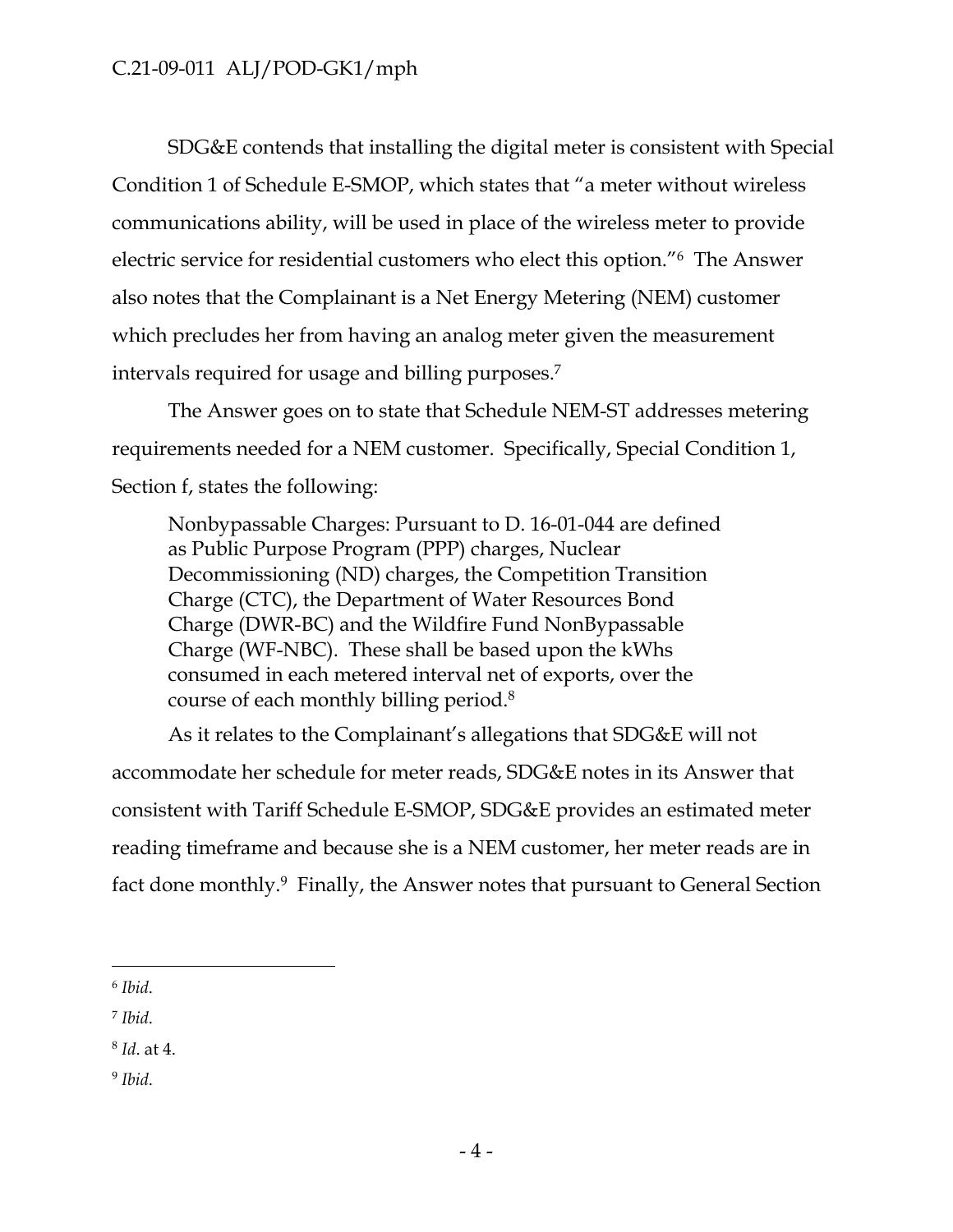11, Access to Applicant's Premises of Electric Rule 16, SDG&E at all times shall have access to Complainant's premises.<sup>10</sup>

On November 18, 2021, the Complainant emailed a *Motion for Reconsideration and Replacement of Administrative Law Judge* (Motion) to the Service List. This Motion does not appear to have been properly filed. It appears that it was only emailed to the Service List in this proceeding. In the emailed Motion, the Complainant states the following:

I am requesting a change of judge because the judge is denying a representative and/or non-representative to assist me and/or participate with me at the December 3, 2021, hearing for my formal complaint … The judge's actions appear to be against the law. I believe the judge is showing bias/prejudice by not allowing persons with legal interest in the proceeding including a lawyer if I choose, to attend. I request a change of judge and the ruling.

The emailed Motion then goes on to cite California Code of Judicial Ethics Canon 3(7), and states "A judge shall accord to every person who has a legal interest in a proceeding, or that person's lawyer, the full right to be heard according to law."

The Complainant also asserted that the assigned ALJ was not allowing persons with legal interest in the proceeding to attend. The assigned ALJ noted that the only persons with a legal interest in the original complaint are the Complainant and SDG&E. UCAN does not have a legal interest in this matter. If there is another person who has a legal interest in this matter, then they should have joined this proceeding as Complainants. Page one of the complaint Section

 $10$  In the complaint, Capuzzi asserts that she does not want SDG&E showing up at her house unannounced because she does not trust SDG&E's employees around her children. In an email dated January 23, 2022, she asserts that she wants to know when SDG&E will come to her house because she has a busy schedule and will unlikely be at home to provide access to her meter.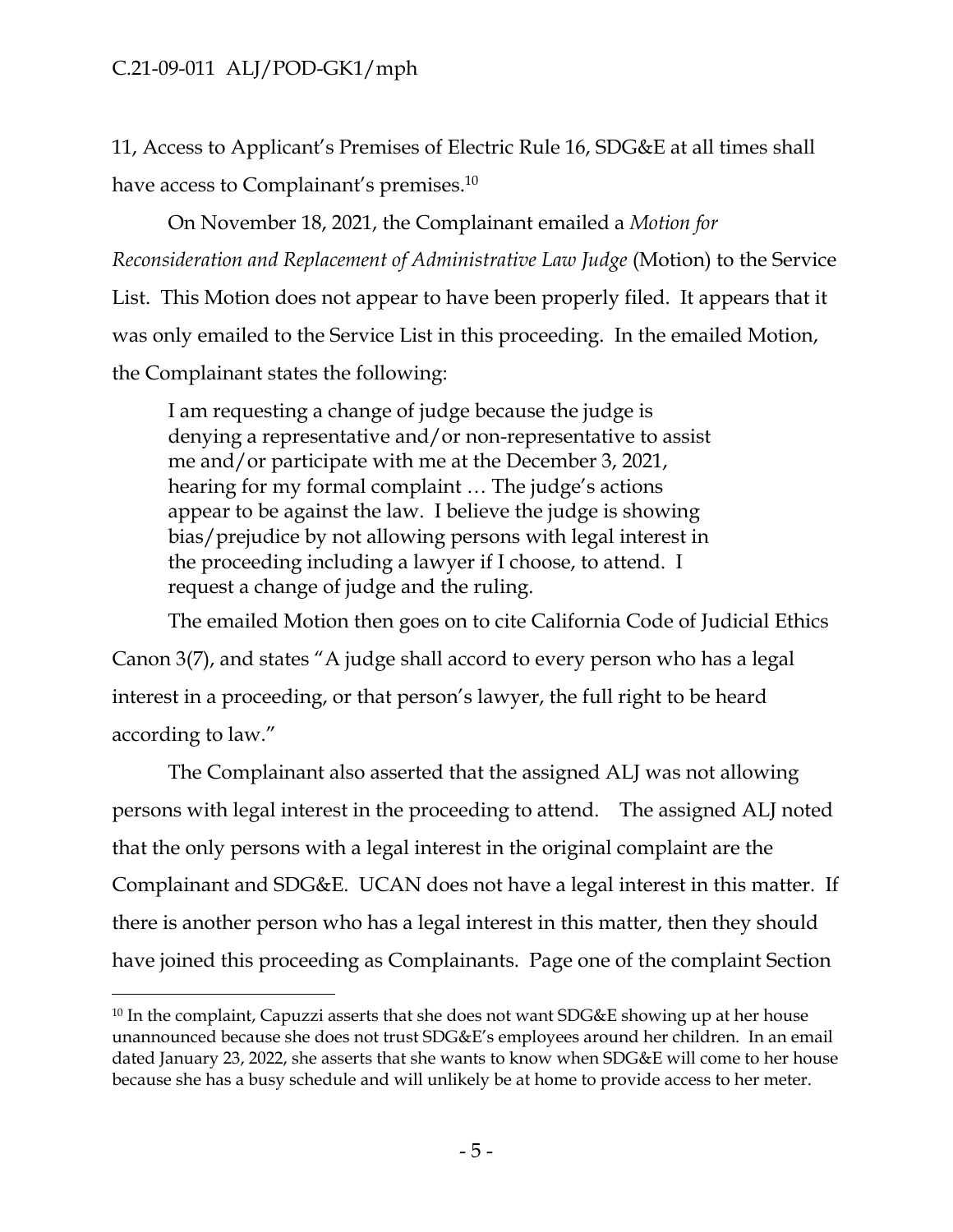D states: *Provide name, address and phone number for each complainant.* The Complainant only listed herself in Section D as a Complainant.

On December 6, 2021, the assigned ALJ issued an email ruling to change

the matter from an ECP to a Regular Complaint. This was done to accommodate

the Complainant's request to have an attorney represent her. The

December 6, 2021, email ruling notes in pertinent part the following:

To accommodate the Complainant's desire to have an attorney represent her in this matter, pursuant to Rule 4.6(g), this Expedited Complaint is being reclassified to a Regular Complaint under the Commission's Regular Complaint procedure.

The Complainant shall notify the Commission's Process Office at [alj\\_process@cpuc.ca.gov](about:blank) within 10 days of this email ruling with the contact information for her attorney or other representative so that the official Service List in this proceeding can be updated to include her representative.

The Defendant in this matter shall also notify the Commission's Process Office within 10 days of this email ruling of the contact information for the attorney from SDG&E who will represent the defendant in this matter.

Once the Service List is updated, the ALJ will set a Prehearing Conference (PHC) and this complaint will proceed under the Regular Complaint process rather than the Expedited Complaint process.

The December 6, 2021, email ruling did not address the Complainant's

emailed Motion for replacement of the ALJ and noted that the Motion was not properly filed and that the Motion failed to comply with Commission Rules 9.2 and 9.4.

On December 8, 2021, the assigned ALJ issued an email ruling setting a Prehearing Conference for January 27, 2022.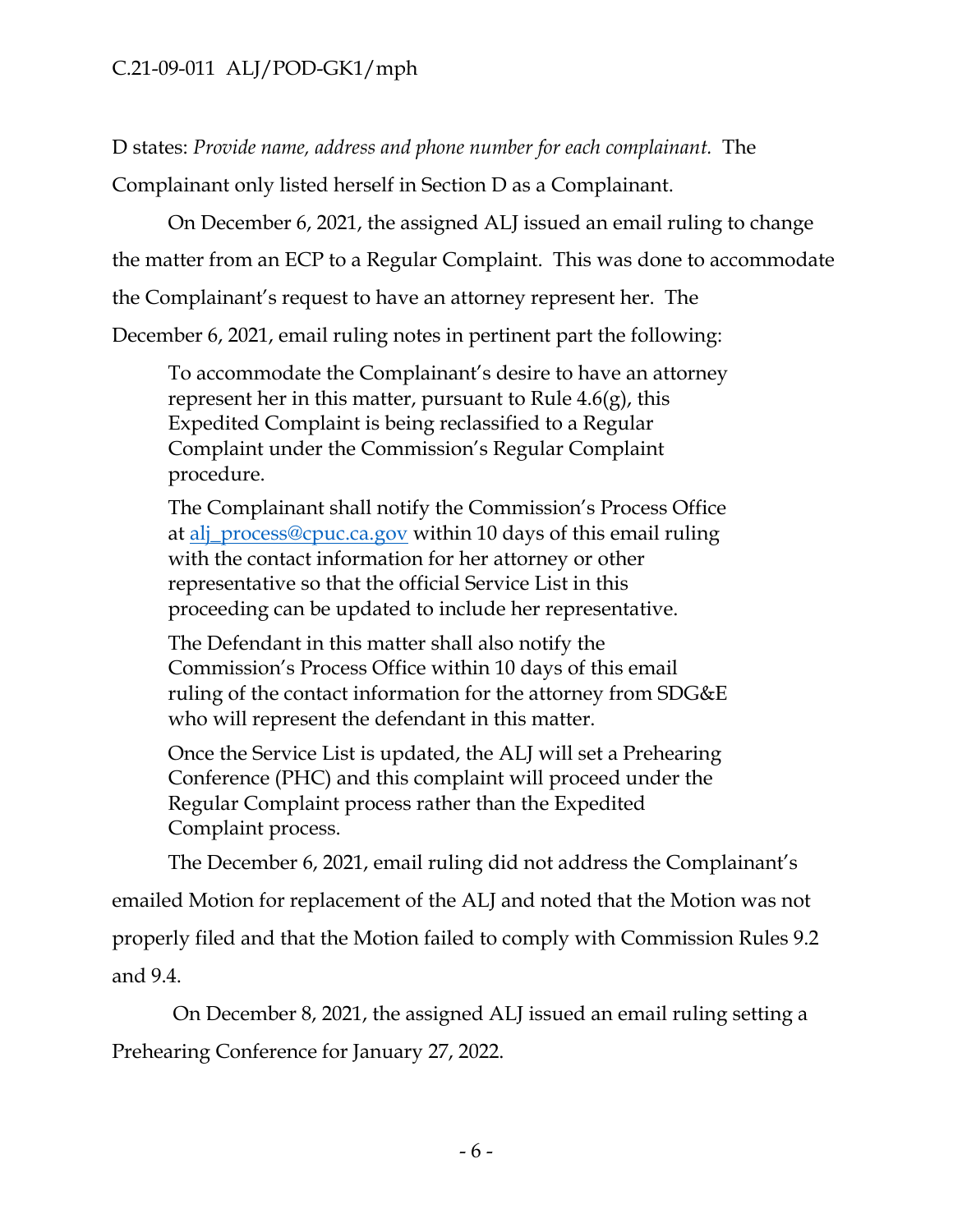On January 23, 2022, the Complainant sent an email to the assigned ALJ, President Alice Reynolds, and various elected officials. Among other things she stated: "… I am not willing to be participating in hearings to re-argue the decision- it's time-consuming and unnecessary as the decision already exists."<sup>11</sup> She also acknowledges in this email that she was told to "please attend the hearing." She goes on in her email to state the following:

I expect CPUC to enforce their own ruling with SDG&E and do the following:

-direct SDG&E to remove the digital meter they installed without my consent and install an analog meter, as requested (enforcing the above CPUC decision).

-direct SDG&E to show up on an every-other-month, scheduled basis and stop the harassment to switch back to the smart meter. My electric meter has not been read on a scheduled date for 9 months in a row, SDG&E just shows up when they please, and in some cases they catch me at home, however in most cases I am not home as I have a very busy schedule, and the yard is gated, which leads to incorrect billing due to SDG&E's failure to show up on a scheduled date.

CPUC has the power to correct the situation as SDG&E is not acting in accordance with CPUC's own decision. Dragging me into unnecessary hearings while forbidding me to have nonattorney counsel or advocacy during the initial expedited hearing scheduled for 12/4/2021 (CPUC's own rule 4.6 (b) only states that attorneys may not be present, however does not exclude advocates or other informal counsel, which I requested several times and got denied), yet SDG&E can have representation. Delaying the enforcement of

<sup>&</sup>lt;sup>11</sup> The assumption is that she is referring to D.12-04-019. As noted in SDG&E's Answer, the Complainant is a NEM customer and as set forth in the Answer, SDG&E asserts its tariffs do not allow NEM customers to have analog meters and that digital meters are consistent with Tariff Schedule E-SMOP.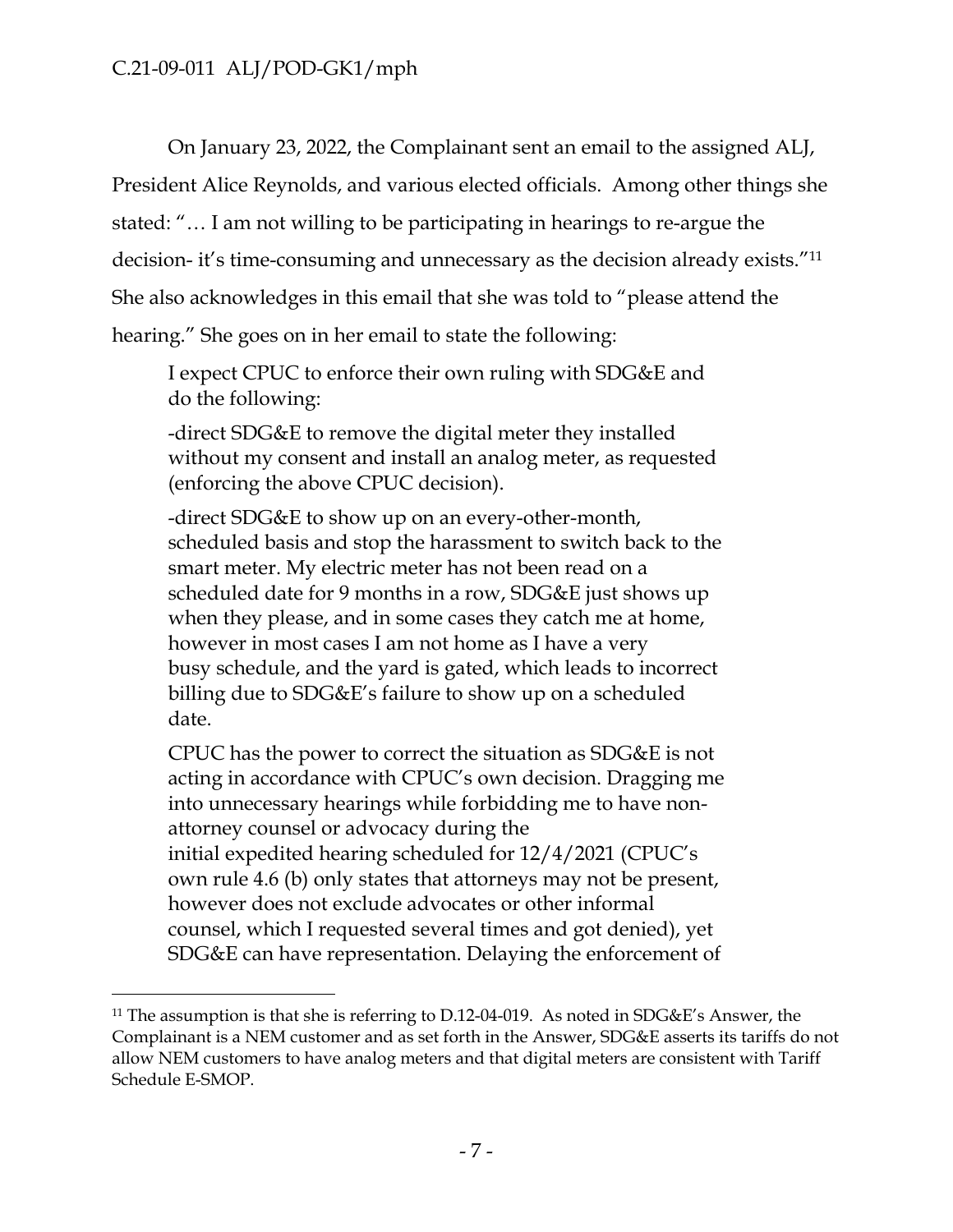CPUC's own decision is very punitive to me, and shows favoritism forwards utilities. It is my understanding that CPUC is in place to protect the consumer, not the utility companies.

I expect ALJ Kelly and CPUC to reconsider and correct the situation.<sup>12</sup>

On January 26, 2022, the assigned ALJ sent the following email to the

official Service List in this proceeding, which the Complainant is on. The ALJ's

email stated:

I am in receipt of your email. As you may recall this matter was originally filed as an Expedited Complaint (ECP). You previously asserted via email that you had a right to have an attorney/advocate represent you during the ECP process. In order to accommodate your request to have an attorney/advocate act on your behalf during this proceeding, this matter was changed from an ECP to a Regular Complaint.

Part of the Regular Complaint process is that there will be a Prehearing Conference (PHC). The PHC is not an evidentiary hearing, but a prehearing conference. The PHC is used to set the path forward for the matter. The PHC is set for January 27, 2022, at 11:00 AM. It was also my understanding that Mr. Whitworth from UCAN would be assisting you in this matter. Mr. Whitworth and I had a telephone conversation on December 17, 2021, where he and I discussed procedural matters and I explained to him the process for logging into the PHC hearing.<sup>13</sup>

Finally, I would like to draw your attention to the Article 8 of the Commission's Rules pertaining to ex parte communications. I realize that you did not intentional mean

<sup>&</sup>lt;sup>12</sup> As noted below, the assigned ALJ treated this email as an ex parte communication.

 $13$  During the telephone conversation with Mr. Whitworth, Mr. Whitworth stated that neither he nor UCAN were acting as official representatives of the Complainant. However, he indicated that he was simply assisting her in this matter. The assigned ALJ decided that although Mr. Whitworth was not Capuzzi's official representative, he could assist her in this matter.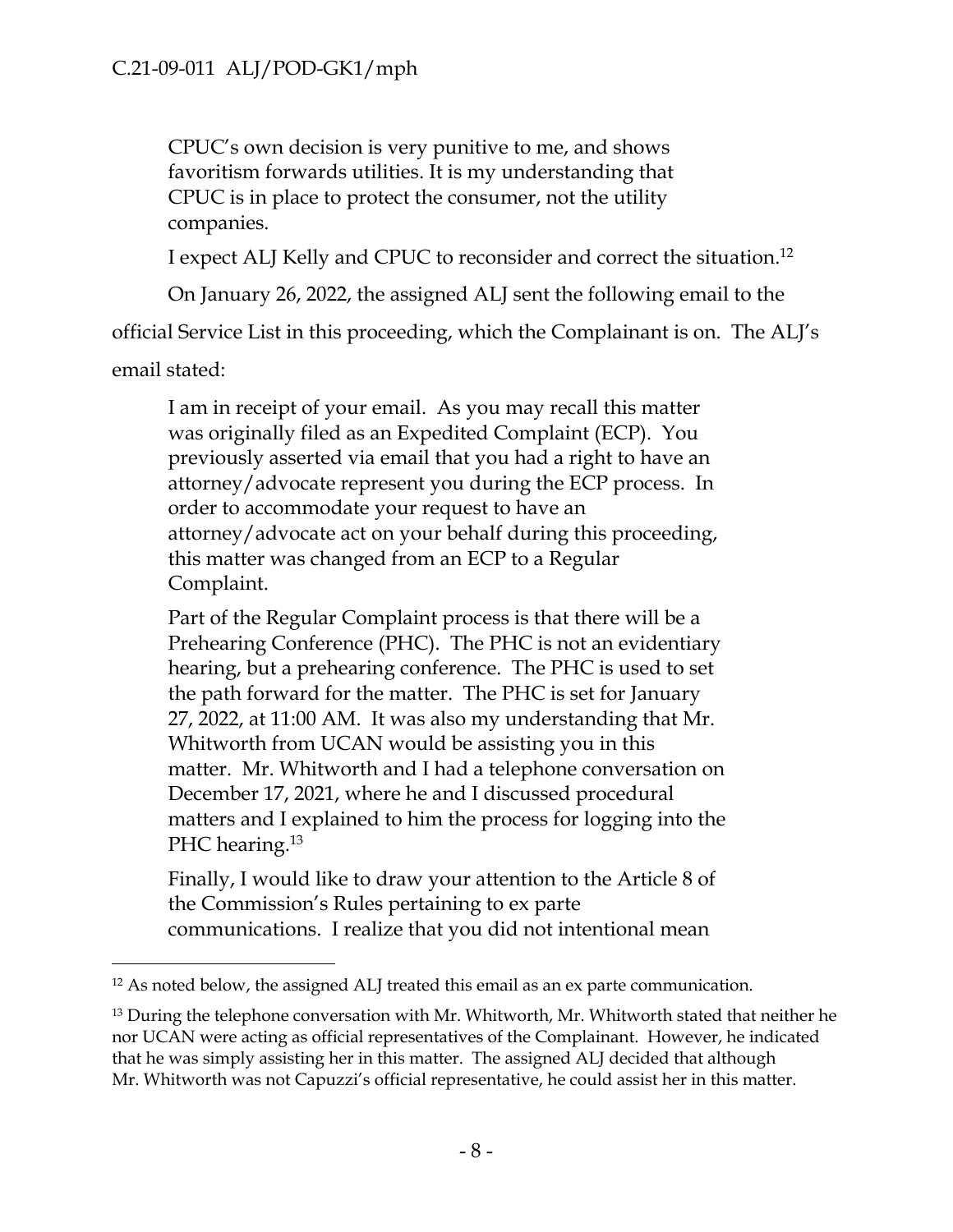to create an ex parte discussion, but because your email discussed a desired outcome of this proceeding, it could be classified as an ex parte discussion. Out of an abundance of caution, I will be doing an ex parte notice of this communication shortly. Additionally, I am forwarding your communication to the service list in this proceeding.

Below is the link to the Commission's Rules. In the future, please do not include myself on any email where you are having a discussion about the specific issues or outcome of your case. If you have basic questions about how the procedure will go forward you may send those questions to me and the entire service list.

Please let me know if you have any questions.

On January 27, 2022, the assigned ALJ started the PHC. Attorney for SDG&E appeared. Mr. Whitworth was also present at the PHC. The Complainant failed to appear. Mr. Whitworth indicated on the record that the Complainant informed him that she would not be attending the PHC. Mr. Whitworth indicated that the Complainant stated she wished to proceed, but stated she refused to attend any hearings or participate in this matter. It was explained to Mr. Whitworth that for the matter to proceed, the Complainant had to attend. It was also made clear that if the Complainant refused to participate in the process that SDG&E could file a motion to dismiss the matter for failure to prosecute.

Mr. Whitworth requested that he be allowed to call the Complainant and relay this information to her. The assigned ALJ approved Mr. Whitworth's request, but informed Mr. Whitworth that he needed to clearly inform the Complainant that if she failed to participate the matter would be dismissed. Approximately 15 minutes after the scheduled start time of the PHC, Mr. Whitworth indicated on the record that the Complainant still declined to participate in the proceeding. It was confirmed with him on the record that he

- 9 -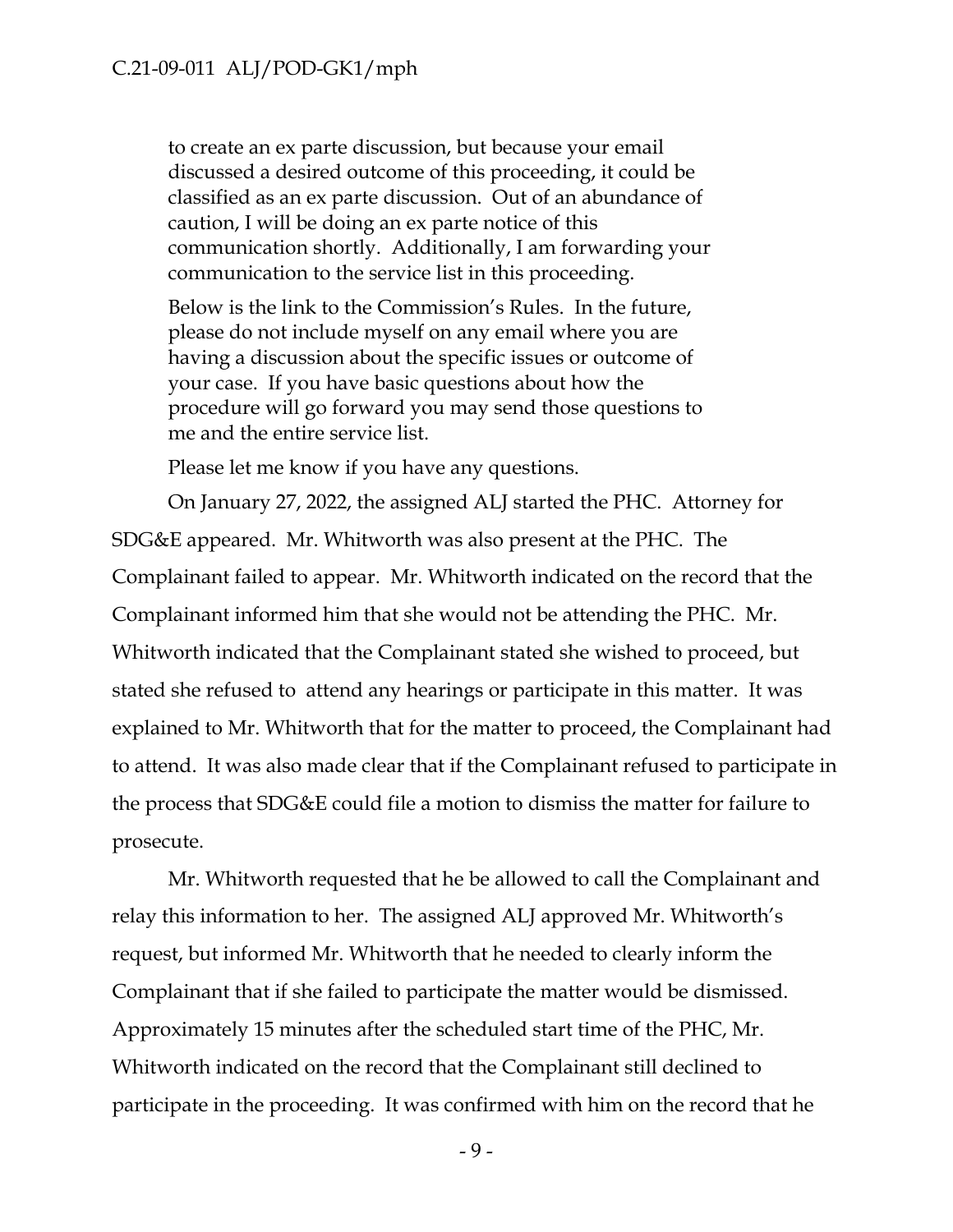explained the consequences of her refusal to participate in her complaint. Mr. Whitworth confirmed he relayed that information to her. Mr. Whitworth also confirmed on the record that neither he nor UCAN were acting as her official representative and that he was just assisting her with her complaint.

On February 1, 2022, the assigned ALJ in this matter received a telephone call from Dan Whitworth.<sup>14</sup> As noted previously, Mr. Whitworth is not the Complainant's formal representative. Rather, he is a Consumer Advocate at UCAN and is simply assisting her in this matter. Mr. Whitworth indicated during this telephone call that the Complainant still refused to participate in this matter but inquired whether the complainant could receive a decision on the merits without participating and whether the Complainant could file a claim for Intervenor Compensation for her time she spent on this matter. Mr. Whitworth was advised that as the Complainant, Ms. Capuzzi had the burden of proof in this matter to prove that SDG&E violated Commission Rules, Decisions, or their own tariffs and it was again reiterated that her outright refusal to actively participate in this matter would result in the dismissal of her complaint. He was also informed that she could not file an Intervenor Compensation claim in her own adjudicatory proceeding.

On February 3, 2022, the Defendant filed a Motion to Dismiss. In the Motion to Dismiss, SDG&E argued that the Complainant's failure to appear at the scheduled PHC indicates that the Complainant is no longer pursuing her claim. SDG&E also argued that the complaint should be dismissed because the

<sup>&</sup>lt;sup>14</sup> The assigned ALJ issued an email ruling which was served on the Service List for this proceeding to advise of the telephone call.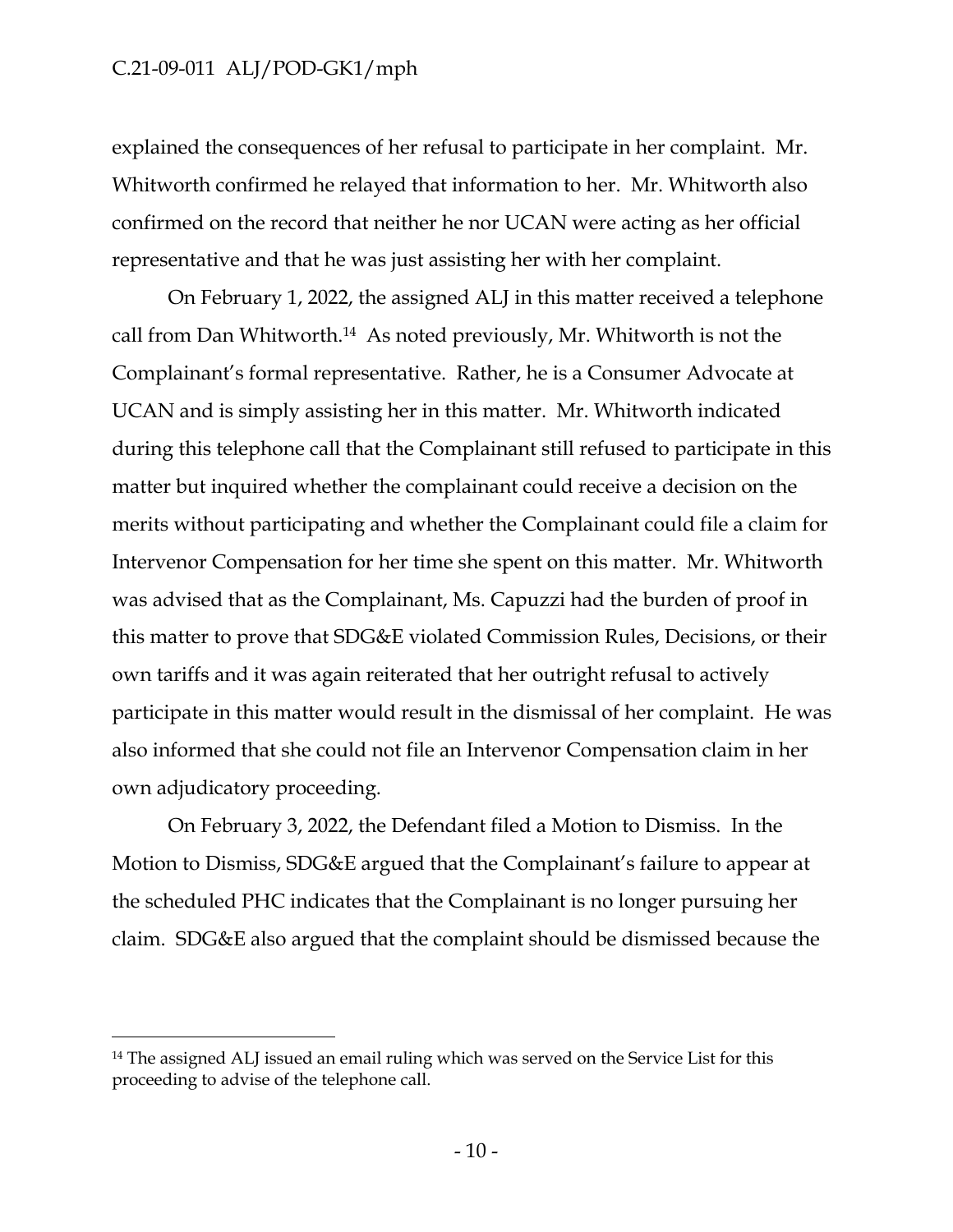Complainant cannot prove any violation of law or Commission Order or Rule on the part of the Defendant. The Complainant filed no response to the Motion.

#### **2. Discussion**

The instant complaint is being dismissed for lack of prosecution. The dismissal of this complaint does not render a judgment on the merits of the case. However, based upon SDG&E's Answer, it appears that the Complainant would be unable to establish that SDG&E violated any of its tariffs because as a NEM customer the Complainant cannot have an analog meter given the measurement intervals required for usage and billing purposes. Additionally, as a NEM customer meter reads are in fact done monthly. Based on her current pleadings, the Complainant has failed to establish that SDG&E violated any Commission rules or decisions.

The matter is being dismissed with prejudice because the Complainant has willfully refused to participate in this proceeding. She was informed prior to the PHC that her attendance/participation she needed to attend. She admits and acknowledges on January 23, 2022, that she was told to "please attend the hearing." She was also notified by Mr. Whitworth on the day of the PHC that the assigned ALJ advised him that her willful refusal to participate would result in her complaint being dismissed. Mr. Whitworth confirmed to the ALJ and SDG&E that the Complainant was informed that she was required to participate and that her refusal to do so meant that her complaint would be dismissed. He stated that despite being advised this she refused to participate.

Here, the Complainant has chosen to willfully disrespect the adjudicatory process set forth by the Commission. She was advised on multiple occasions that she was required to attend the hearings for the Complaint that she filed. The Complainant was informed that her outright refusal to engage in the

- 11 -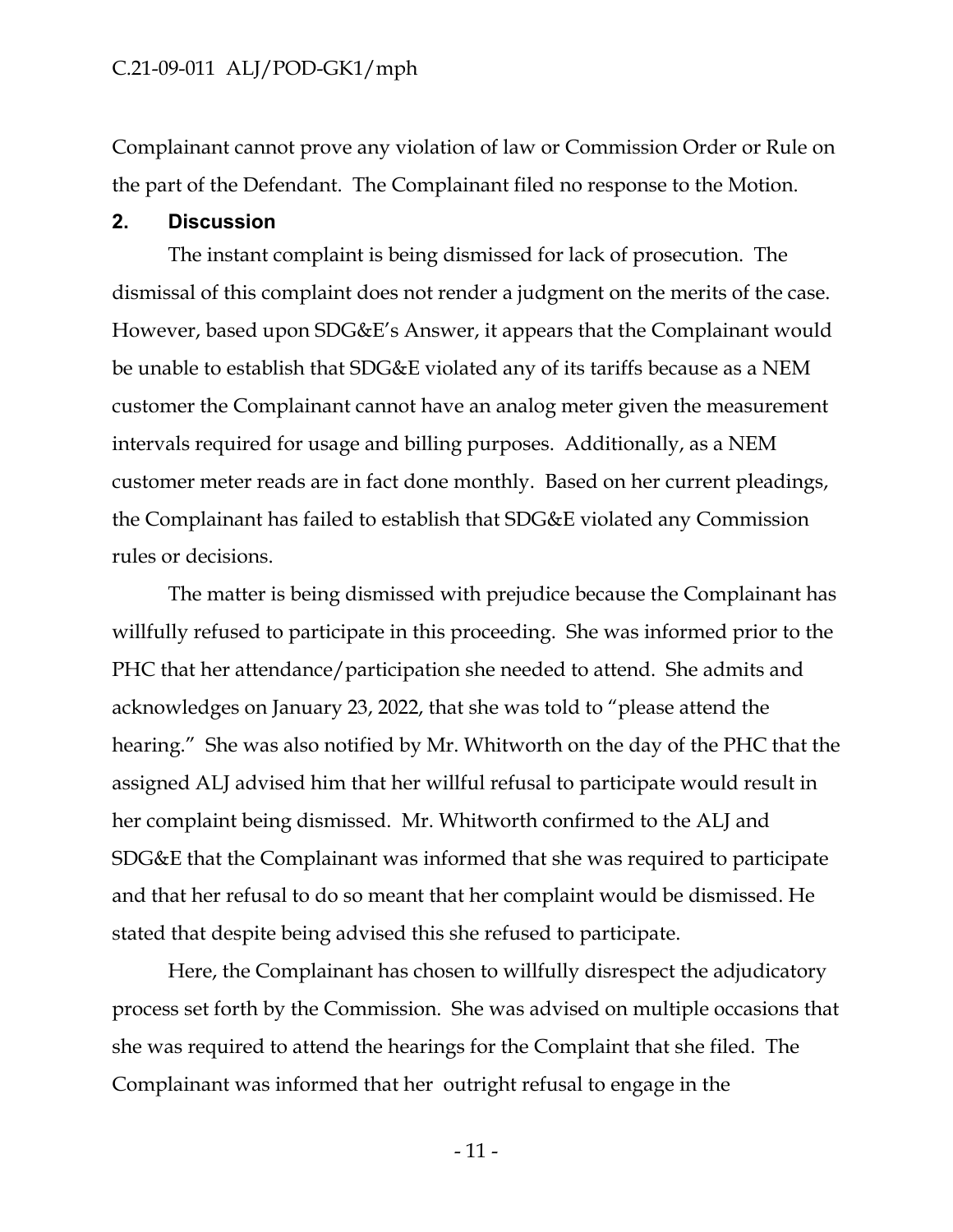adjudicatory process would result in the Complaint being dismissed. Despite being advised numerous times that there would be consequences for her outright refusal to participate in the proceeding she deliberately refused to participate. Accordingly, it is appropriate to dismiss this matter with prejudice.

#### **3. Assignment of Proceeding**

President Alice Reynold is the assigned Commissioner and Gerald F. Kelly is the assigned Administrative Law Judge in this proceeding.

#### **Findings of Fact**

1. On September 24, 2021, Edita Capuzzi, Complainant, filed an Expedited Complaint or ECP against San Diego Gas & Electric Company

2. On December 6, 2021, the assigned ALJ issued an email ruling to change the matter from an ECP to a Regular Complaint

3. Notice of the PHC scheduled for January 27, 2022, in the instant proceeding, was provided to the Service List on December 8, 2021.

4. On January 23, 2022, the Complainant acknowledges that she was told to attend the PHC. However, she stated that she refused to attend any hearings in this matter.

5. On January 26, 2022, the Assigned ALJ sent an email to the Service List addressed to the Complainant informing the Complainant that the PHC was the procedural method for setting the path forward for the proceeding. The email also advised the Complainant that Mr. Dan Whitworth would be allowed to assist her at the PHC.

6. On January 27, 2022, Mr. Whitworth stated that the Complainant informed him that she refused to attend any hearing.

7. The Complainant refused to attend the PHC on January 27, 2022.